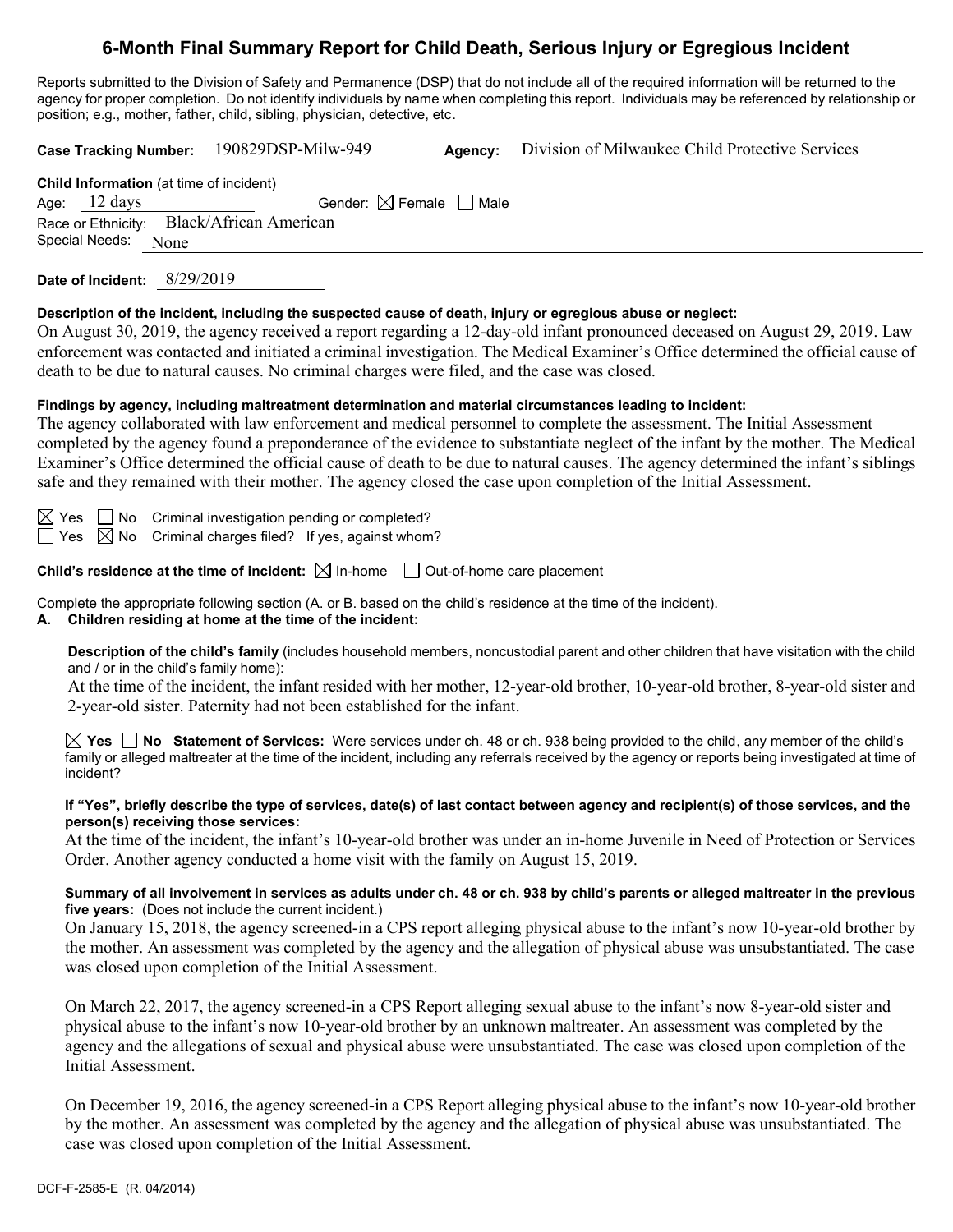**Summary of actions taken by the agency under ch. 48, including any investigation of a report or referrals to services involving the child, any member of the child's family living in this household and the child's parents and alleged maltreater.** (Does not include the current incident.)

(Note: Screened out reports listed in this section may include only the date of the report, screening decision, and if a referral to services occurred at Access. Reports that do not constitute a reasonable suspicion of maltreatment or a reason to believe that the child is threatened with harm are not required to be screened in for an Initial Assessment, and no further action is required by the agency.) On February 13, 2018, the agency screened-out a CPS Report.

On January 15, 2018, the agency screened-in a CPS report alleging physical abuse to the infant's now 10-year-old brother by the mother. An assessment was completed by the agency and the allegation of physical abuse was unsubstantiated. The case was closed upon completion of the Initial Assessment.

On March 22, 2017, the agency screened-in a CPS Report alleging sexual abuse to the infant's now 8-year-old sister and physical abuse to the infant's now 10-year-old brother by an unknown maltreater. An assessment was completed by the agency and the allegations of sexual and physical abuse were unsubstantiated. The case was closed upon completion of the Initial Assessment.

On March 22, 2017, the agency screened-out a CPS Report.

On December 19, 2016, the agency screened-in a CPS Report alleging physical abuse to the infant's now 10-year-old brother by the mother. An assessment was completed by the agency and the allegation of physical abuse was unsubstantiated. The case was closed upon completion of the Initial Assessment.

On December 8, 2015, the agency screened-out a CPS Report.

On July 25, 2014, the agency screened-out a CPS Report.

On March 24, 2014, the agency screened-in a CPS Report alleging neglect to the infant's now 12-year-old brother, 8-year-old sister, and 10-year-old brother by the mother. An assessment was completed by the agency and the allegation of neglect was unsubstantiated. The case was closed upon completion of the Initial Assessment.

On March 29, 2013, the agency screened-in a CPS Report for Alternative Response alleging neglect to the infant's now 10-year-old brother, now 8-year-old sister, and now 12-year-old brother by the mother. An assessment was completed by the agency with the determination of services not needed. . The case was closed upon completion of the Initial Assessment.

#### **Summary of any investigation involving the child, any member of the child's family and alleged maltreater conducted under ch. 48 and any services provided to the child and child's family since the date of the incident:**

The agency collaborated with law enforcement and medical personnel to complete the assessment. The Initial Assessment completed by the agency found a preponderance of the evidence to substantiate neglect of the infant by the mother. The Medical Examiner's Office determined the official cause of death to be due to natural causes. The agency determined the infant's siblings safe and they remained with their mother. The agency closed the case upon completion of the Initial Assessment.

#### **B. Children residing in out-of-home care (OHC) placement at time of incident:**

**Description of the OHC placement and basis for decision to place child there:** N/A

#### **Description of all other persons residing in the OHC placement home:** N/A

**Licensing history:** Including type of license, duration of license, summary of any violations by licensee or an employee of licensee or other actions that constitute a substantial failure to protect and promote the welfare of the child. N/A

| Summary of any actions taken by agency in response to the incident: (Check all that apply.) |                                                      |  |                                          |  |
|---------------------------------------------------------------------------------------------|------------------------------------------------------|--|------------------------------------------|--|
| $\boxtimes$                                                                                 | Screening of Access report                           |  | Attempted or successful reunification    |  |
|                                                                                             | Protective plan implemented                          |  | Referral to services                     |  |
| $\boxtimes$                                                                                 | Initial assessment conducted                         |  | Transportation assistance                |  |
|                                                                                             | Safety plan implemented                              |  | Collaboration with law enforcement       |  |
|                                                                                             | Temporary physical custody of child                  |  | Collaboration with medical professionals |  |
|                                                                                             | Petitioned for court order / CHIPS (child in need of |  | Supervised visitation                    |  |